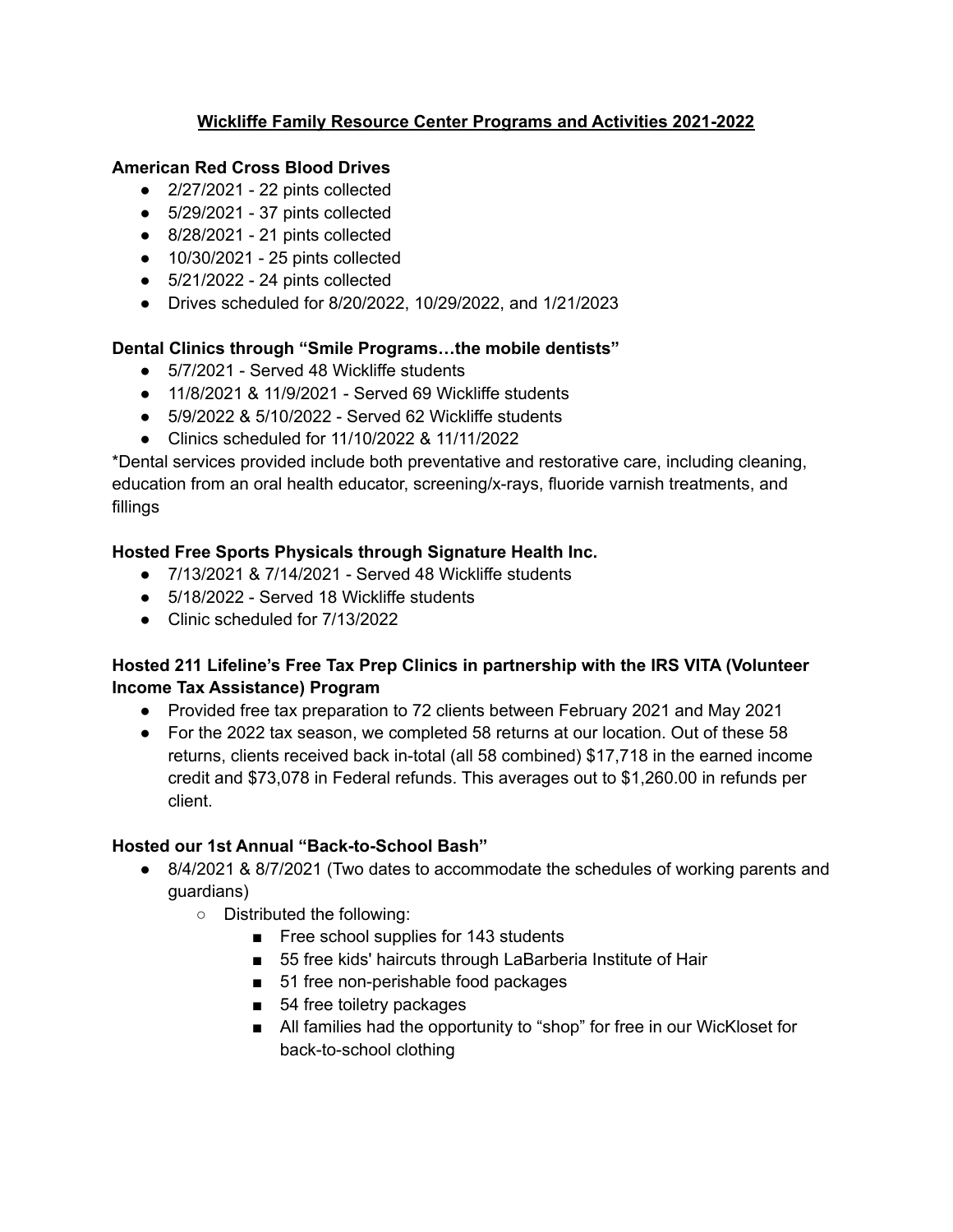- $\circ$  The following organizations attended the event and set up tables to distribute informational materials about their agencies, freebies, and treats to our community:
	- CrossroadsHealth
	- NAMI Lake County
	- Lake ADAMHS Board
	- Lake-Geauga United Head Start
	- Forbes House
	- Wickliffe Public Library
	- Lubrizol Corporation
	- Signature Health Inc.
	- Lifeline
	- Lakeland Community College
	- WomenSafe, Inc.
- Our 2nd Annual Back-to-School Bash is scheduled for 8/3/2022 & 8/6/2022

## **Annual Thanksgiving Drive (2021)**

- Collected non-perishable food items, grocery store gift cards, and cash donations to support local families in need of assistance for Thanksgiving
- Provided approximately 40 local families with non-perishable goods, fresh turkeys, and fresh food items for Thanksgiving
- Raised \$375.00 in cash and grocery store gift cards to distribute to some of our larger families in need of extra support for Thanksgiving

# **Supply Station at Wickliffe High School**

- Began a pilot project in partnership with the district counselors to help distribute school items to our WHS students in need
- The WFRC keeps the supply station, located in the main hallway of WHS, stocked with school supplies and travel-sized toiletry items such as deodorant, toothbrushes, body wash, etc. for students
- Supply station is maintained and restocked by students in our special education classes using supplies donated to the WFRC

# **Community Partner of the Northern Ohio Breast and Cervical Cancer Project (BCCP)**

- Became a partner of the BCCP in October 2021
- Program housed at the Fulton County Health Department and funded through the Ohio Department of Health to assist women 21 & older with scheduling and paying for their breast and cervical screenings

## **Hosted Info-Sessions for the Auburn Career Center Earn & Learn Program in Partnership with Lincoln Electric**

● Info about the Program: Auburn Career Center is offering a FREE 40-hour course to fast track your way into Lincoln Electric while earning money as you learn. Upon completion of the Manufacturing Safety and Employability course, a drug screen, and a background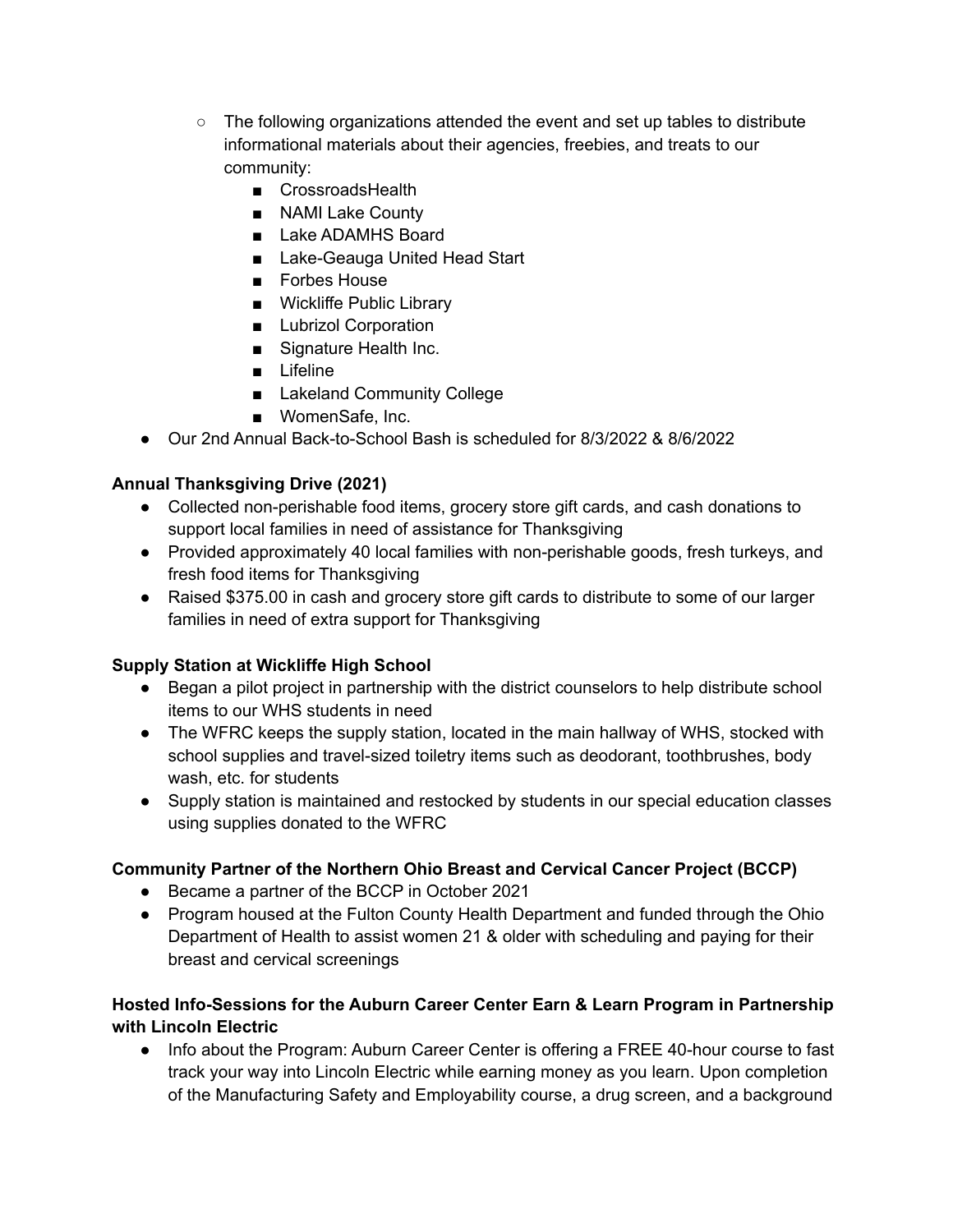check, you can earn as much as \$750 and a four-week paid apprenticeship at Lincoln Electric making \$16.50 - \$21.60/hr! After the first four-weeks, apprentices have the opportunity to be hired as full-time employees.

- 10/19/2021
- 10/20/2021
- 2/24/2022
- 3/3/2022
- 5/11/2022

## **Distribution Site for N95 Masks to Protect the Community Against COVID-19**

• Received 600 masks to distribute through Signature Health Inc. through the HRSA Health Center COVID-19 N95 Mask Program

#### **Distribution Site for COVID-19 At-Home Testing Kits**

#### **Free Little Food Pantries**

- One pantry located outside of the WFRC, and one located outside of the Wickliffe Senior **Center**
- The public is encouraged to "take what they need, and leave what they can"

### **Provide 2 "Free Little Bookshelves" in WFRC where patrons are encouraged to donate/take books**

● One shelf for adult books, one shelf for children's books

#### **Donation Activities**

#### **Birthright Lake County**

- 3/16/2021 Dropped off box of baby blankets, pack and play, baby bath seat
- 4/1/2021 Baby walker, baby blankets, nursing shirt, car mirrors for babies, kids' toys
- 7/29/2021 Birthright picked up several boxes of baby items, maternity wear, pregnancy books
- 12/9/2021- Dropped off bag of maternity clothes, 2 pregnancy books
- 3/1/2022 Dropped off maternity clothing, baby swing, car mirrors

#### **Easterseals**

• March 2021 - Dropped off 2 boxes, 1 garbage bag full of clothing

#### **Force Sports Plays**

● 3/16/2021 - Donated two boxes of sports equipment/clothing including at least 10 pairs of cleats, socks, and t-shirts

#### **Front Steps Housing and Services**

● 11/16/2021 - Donated 4 large boxes of Christmas/holiday decoration including lights, ornaments, and figurines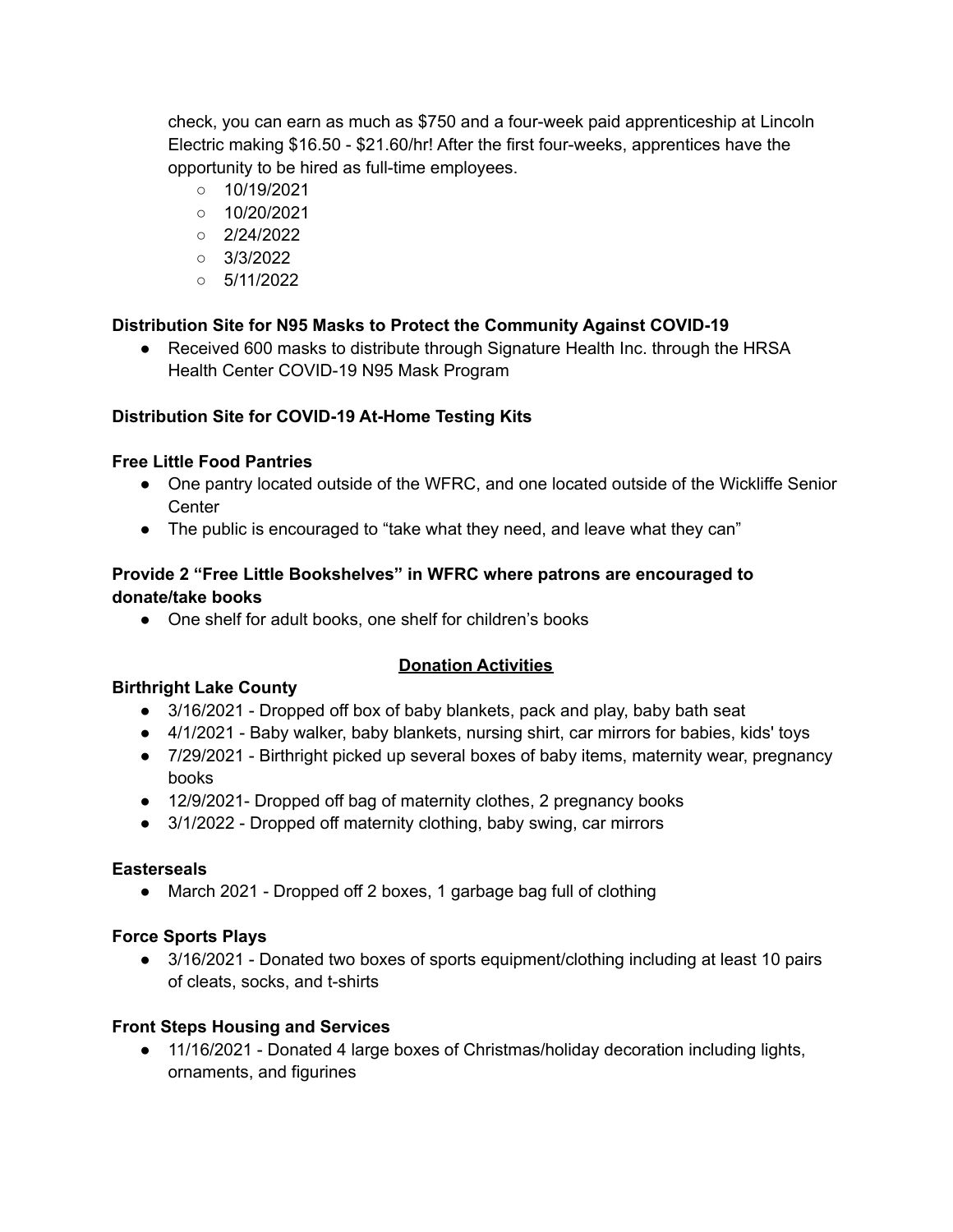● All items were used to help decorate common spaces in their transitional housing center, or for tenants to help decorate their units for the holidays

## **Lake County Free Clinic**

- 5/13/2021 Donated hydrogen peroxide, gauze, bandages, adult wipes and diapers, and other medical supplies
- 12/9/2021 Dropped off box 2 boxes of adult diapers, 2 canes, 1 walker, masks, etc.
- 3/1/2022 Dropped off shower seat, crutches, other medical supplies

## **Lake County Humane Society**

- 5/13/2021 Dropped off box of blankets and towels
- 6/21/2021 Dropped off box of blankets and towels

## **Little Annie's Hope Train**

● 6/22/2021 - Donated 5 cases of shelf-stable milk (12 boxes of milk per case)

## **Painesville Family Resource Center**

- 9/7/2021 Dropped off box of school uniforms--polos and khaki pants
- 9/29/2021 Dropped off box of school uniforms--polos and khaki pants

## **Willowick Pet Food Pantry**

● 3/24/2021 - Dropped off several cans of dog food, bag of dog food, treats, pet collar, pet blanket, pet Halloween costumes

## **WFRC In-House Services**

## **Signature Health Inc. School-Based Counseling/Mental Health Services - from Wickliffe (44092)**

- Counselor 1
	- Wickliffe Elementary School 8 students (established clients)
	- Wickliffe High School 15 students (established clients)
	- Several new referrals each week at WHS
- Counselor 2
	- Wickliffe Middle School 28 students (established clients)
	- Wickliffe Middle School 5-10 students who are unofficial clients, but does regular "check-ins" with
	- Wickliffe Middle School 3 small counseling groups with 3-6 students in each group meeting every other week
	- Wickliffe Middle School 2-3 walk-in students per week
	- Wickliffe High School 8-10 students (established clients)

## **WicKloset - Non-perishable food, toiletries, clothing items, household goods, etc.**

● 173 local families - from Wickliffe, Willowick, Eastlake, Willougby, Willoughby Hills, Mentor, Painesville, Euclid, Cleveland